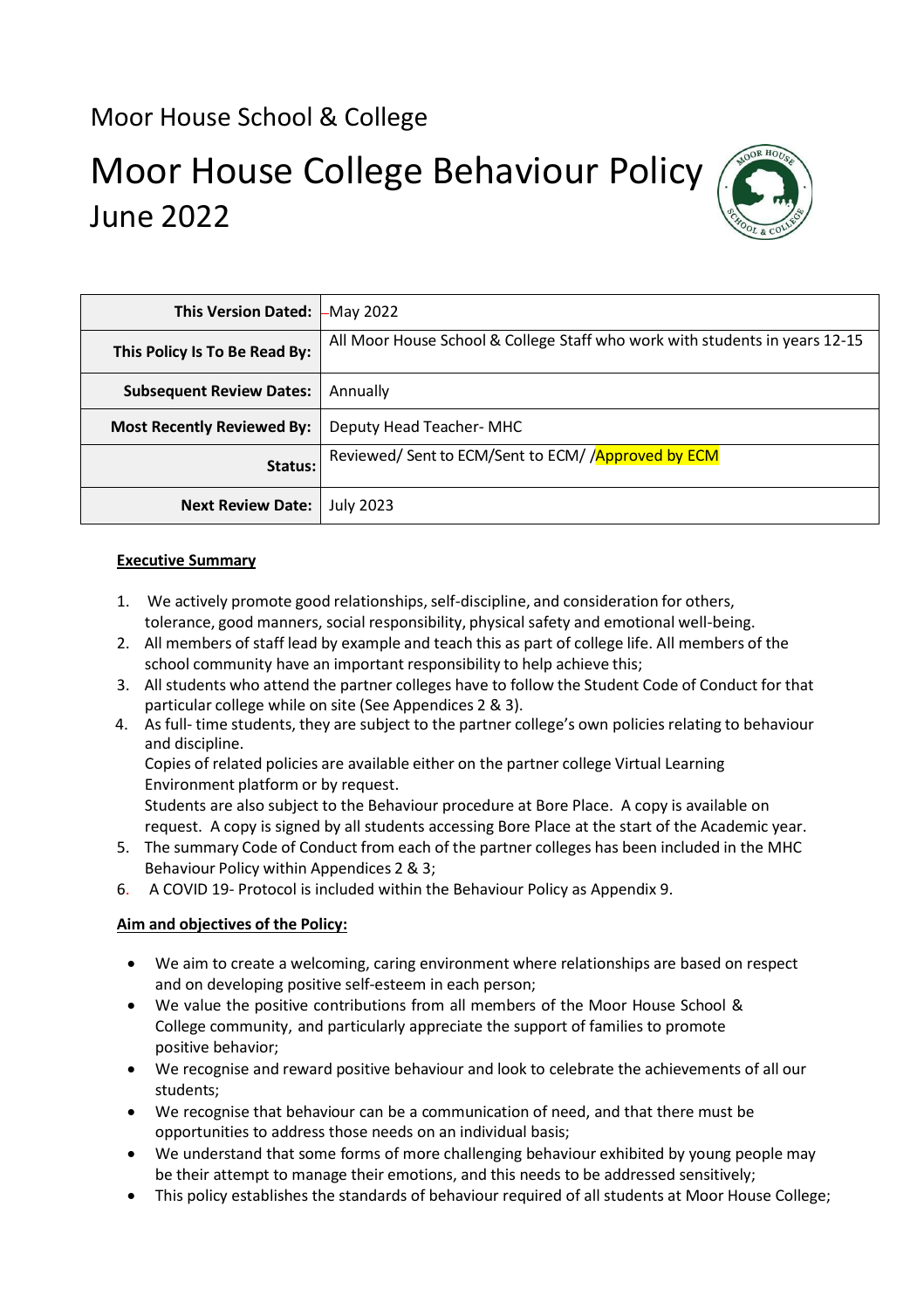• The members of staff at Moor House School & College, and at our partner colleges, have high expectations of behaviour and view positive behaviour as an essential contribution to the educational experience and achievement of the students and to their happiness and well-being while in school and college.

# **Students and staff are expected to follow the MHC Code of Conduct:**

Students and staff agree to behave towards each other in accordance with 5 principles namely:

- Respect
- Trust
- Honesty
- Pride
- **Kindness**

# **Members of staff are expected to support the students, and the aims of this policy, by:**

- Modelling positive behaviour, polite manners and a respectful attitude;
- Acting with kindness and as positive role models;
- Treating students fairly, taking into account the circumstances and the specific needs of each individual student;
- Appreciating everyone's efforts and contributions;
- Familiarising themselves with the staff **Code of Conduct,** and the standards of their own professional bodies;
- Familiarising themselves with the Student Charters and Codes of Conduct for the partner colleges.

# **Parents, Guardians and carers are expected to support the college, by:**

- Working in partnership with staff to ensure positive behaviour both at Moor House and at our partner colleges;
- Informing staff of any concerns;
- Responding to concerns raised by members of staff;
- Ensuring students come to college correctly equipped and prepared for work

# **Recognising and Rewarding Positive Behaviour**

Students should be recognised and, where appropriate, rewarded for their positive behaviour and effort. The greatest reward can often be a simple word of thanks or commendation. Encouraging language and praise, both in Moor House and at the partner colleges and within the residential provision, is very important – as is recognition on a personal level.

We operate a range of systems whereby all staff can recognise, reward and record occurrences of positive behaviour, effort and achievement, as shown in Appendix 4.

# **Effective Behaviour Management**

This is done by two main methods; antecedent strategies, whereby members of staff use a positive approach and seek to set the student up for success and thus avoid negative behaviour, and consequence-oriented strategies, to reward positive behaviour and to demonstrate the consequence of negative behaviour.

Moor House staff that work with students receive training in effective behaviour management as part of their induction programmes, and many are also trained in positive handling techniques by Team Teach Ltd on a regular basis.

All staff will use the following strategies for effective behaviour management:

- Establishing clear rules and expectations about standards of behaviour from the outset;
- Using an age appropriate style of communication, in both tone and language choice when dealing with students;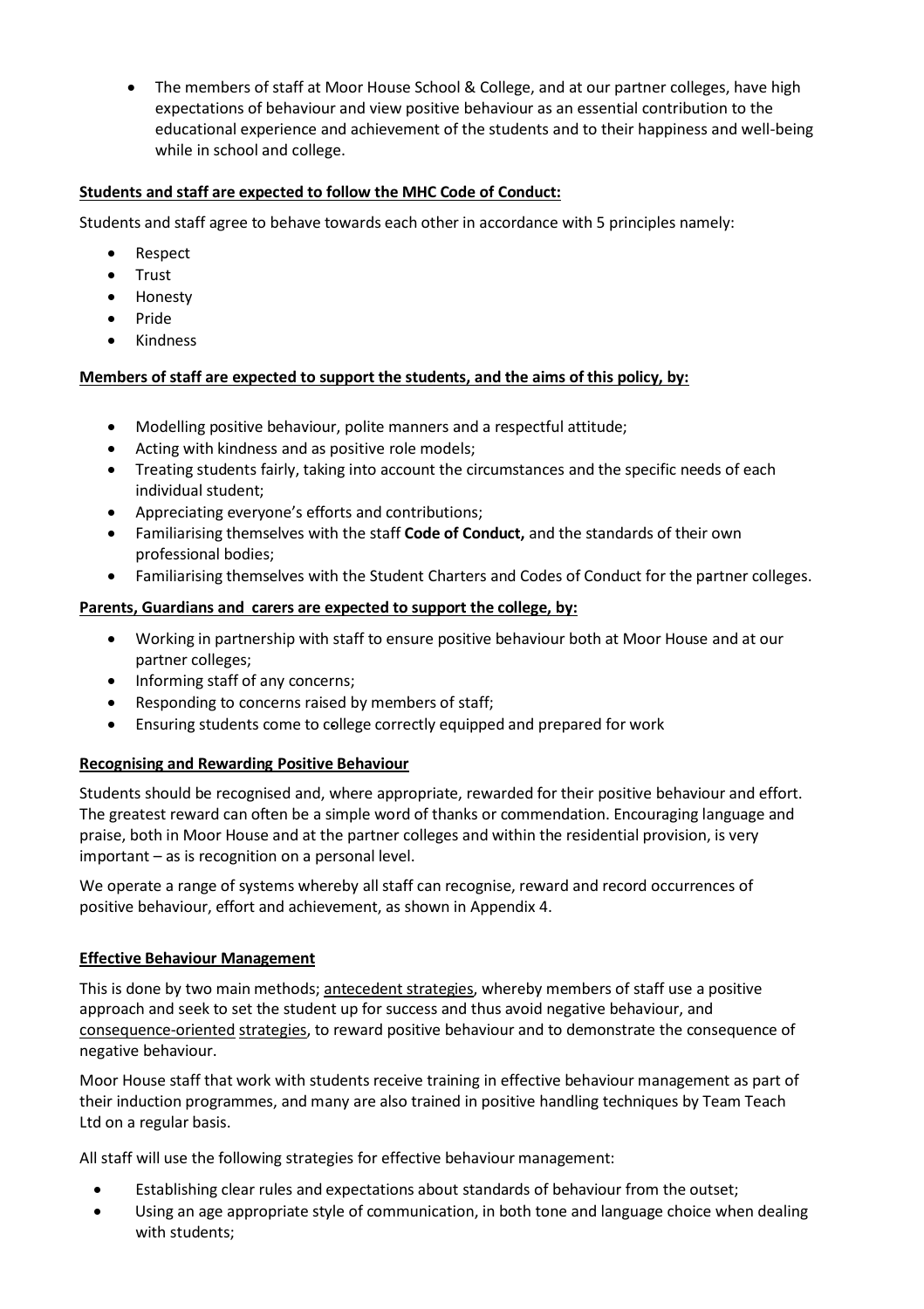- Using positive language and reward systems (see above) to motivate and acknowledge positive Behaviour;
- Using choice direction, e.g. "Simon, you can either work quietly, or you can come up and sit with me.", as long as the staff member feels that the student can cope with being given choices;
- Using pause direction, by gaining the student's attention first, before giving them the direction;
- Responding to a young person's situation in a way that supports their emotional and social development, taking into account these underlying needs;
- Giving clear notice or directions for any changes in routine or expectations where possible;
- Providing rules for unstructured times and meal times;
- Changing the seating arrangement where this is felt to be the cause of a problem;
- Recognising the warning signs / triggers and taking action to avoid problem behaviour from occurring;
- Teaching the student themselves to recognise these warning signs, and to take steps to de-escalate the situation;
- Providing 'Take-up Time' to allow a student to comply with expectations, without humiliating loss of face;
- Providing opportunities for 'Time Out' to lower arousal, with calming fiddle toys, scribble pads, music, chewing gum;
- Providing a familiar adult for the student to touch base with on a regular basis to discuss how things are going;
- Using 'partial agreement', and not having to 'win' the battle of who gets the last word;
- Using a range of reasonable and proportionate responses to, and consequences for, negative behavior.

#### **Support for students**

Where staff identify that a student has particular behavioural difficulties, staff will support the student by holding meetings with the team around the young person so that the management of student behaviour may be discussed and agreed collaboratively, so that intervention is consistent, specific, targeted and subject to regular monitoring and review.

These meetings may be 1:1 meetings with staff or full Case Discussion Meetings with all members of the student's Key Group present. Meetings may also be held with the student's family to discuss the issues and form an agreed approach.

The agreed approach may be formalised in a Behaviour Plan (also known as a Positive Handling / Deescalation Plan).

The student will also be supported by considered referrals to the following: the psychotherapy service in the school & college, an Educational Psychologist, or a CAMHS assessment where appropriate.

#### **Support for staff**

In addition to effective behaviour management training provided as part of the induction process for all staff members, and Team Teach training for the majority of the staff that work with students, Moor House will also support staff by:

- Providing formal debriefs / offloads for staff, where this need is identified;
- Providing a Psychotherapist who can discuss behaviour concerns with staff;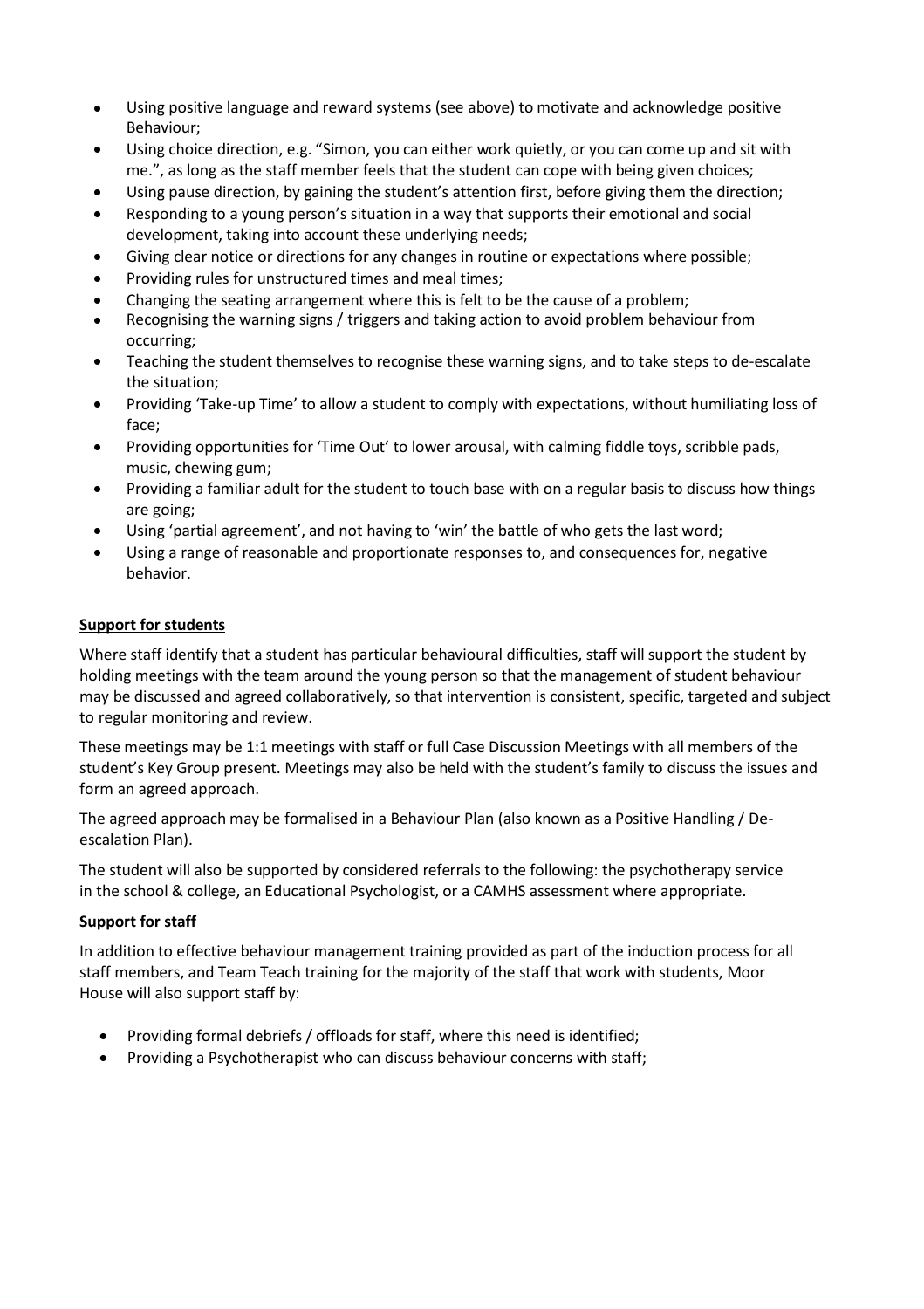#### **Home/MHC Agreement**

When a student starts at Moor House College the expectations relating to behaviour are discussed with the student and their family, and the expectations for each party are explained.

These expectations are set out on page 1 of this policy, and repeated in the Home/Moor House College Agreement which the student, their family, and a member of school staff will sign, and which is then stored in the Student File on the school network.

See Appendix 5 for the Home / Moor House College Agreement and Appendix 6 for the Home / Moor House College Agreement for students 18+.

#### **Consequences for Negative Behaviour**

Staff have a range of responses and consequences available for negative behaviour as shown in Appendix 7. Any member of staff may issue a sanction as a consequence for negative behaviour, but staff have a duty to apply these with fairness and consistency, and in a manner that is appropriate and proportionate to each individual situation.

#### **Serious Misconduct**

Staff must notify a member of the Senior Management Team in cases of serious student misbehaviour, which includes:

- Theft, which is both serious and understood by the perpetrator to be wrong;
- Bullying (defined as deliberate unkindness on multiple occasions read associated Anti-Bullying Policy);
- Repeated non-compliance with a reasonable request or instruction from a member of staff;
- Misuse of internet or cyber bullying;
- Leaving the Moor House College or partner college premises without permission (read associated Missing StudentsPolicy);
- Smoking/ Vaping;
- Alcohol abuse;
- Drug abuse;
- Mis use of social media :Downloading / accessing inappropriate material
- Possession of an item that is prohibited, or banned, in college; this includes bringing a vape onsite.
- Serious physical assault or threats to another student or member of staff;
- Deliberate damage to college property or the fabric of the building;
- Racial, gender, discriminatory or any other form of serious abuse to another student or member of staff which is clearly understood by the perpetrator and delivered with malice;
- Serious verbal abuse (including swearing) directed at another student or member of staff which is clearly understood by the perpetrator and delivered with malice;
- Sexual inappropriateness which may include but is not restricted to sexual violence or sexual harassment (read associated Child Protection including Safeguarding, , Policy);
- Causing, intentional, physical harm to a staff member/ student (Peer).

Malicious allegations against staff will be taken very seriously and may incur a serious sanction. The appropriate sanction for such misbehaviour will be determined by the Senior Staff member, taking into account the situation or context in which the behaviour arose, in addition to the behaviour history of the individual student. The member of staff will also take into account the impact that the serious behaviour may have on other students.

Where an incident of serious misbehavior has implications around safeguarding; the incident will be reported and acted upon in accordance with the Safeguarding procedures. These are clearly defined in the Safeguarding, including Child Protection, Policy- see Appendix 5. Where it is necessary for external agencies to be involved, MHS&C will follow guidance given around safeguarding.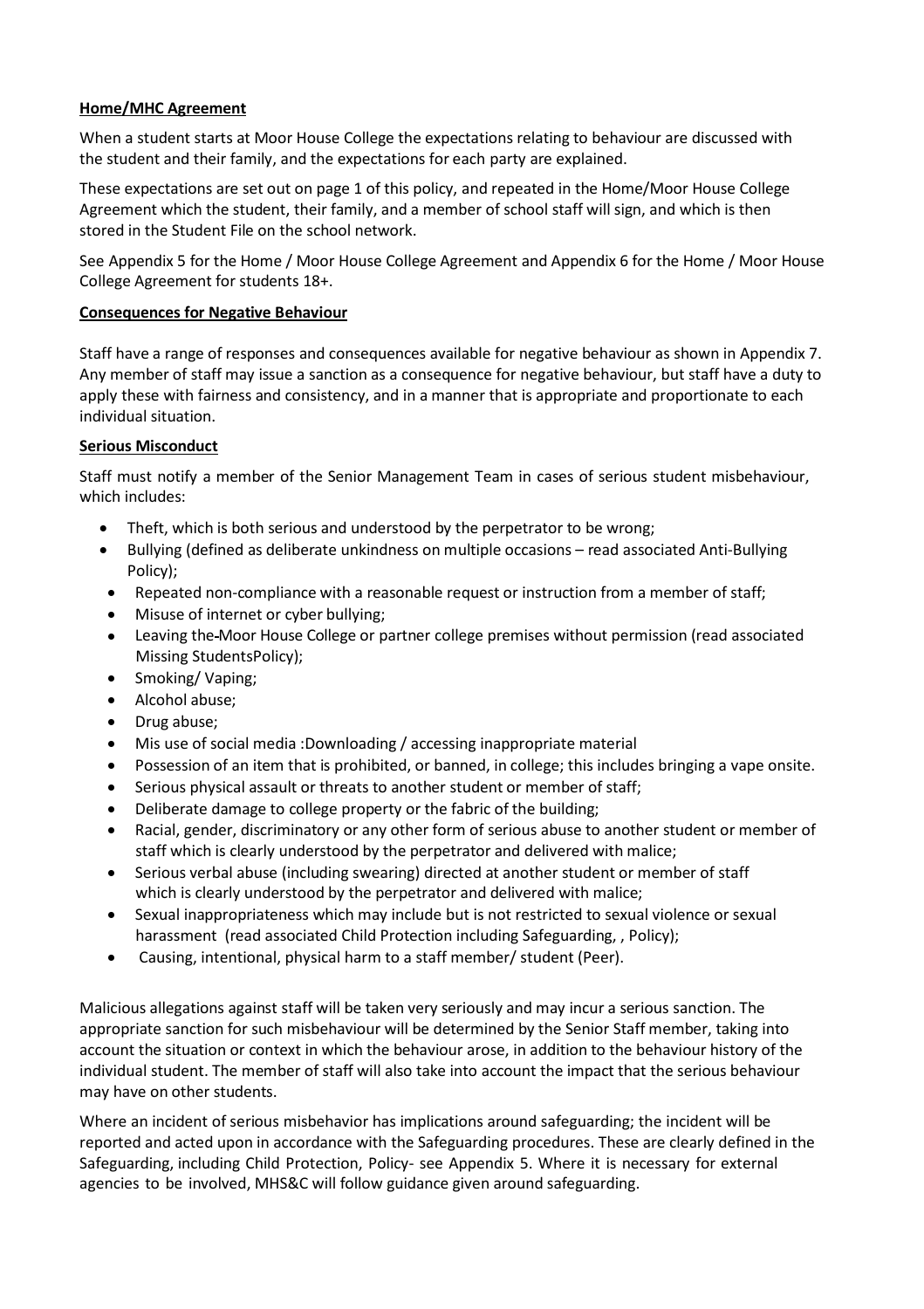Please note that where a student has been excluded from a partner college for serious misconduct under their code of conduct, MHS&C reserves the right to evaluate the merit of the case and follow the same course of action. This may result in an exclusion from MHS&C. (see Exclusion Policy)

## **Confiscation of Property**

The law allows school staff to confiscate, retain or dispose of a student's property as a punishment, so long as it is reasonable in the circumstances. The law protects the staff member from liability for damage to, or loss of, any confiscated items provided that they have acted lawfully.

#### **Power of Search and Prohibited Items**

The law allows school staff to search students, or their possessions, without consent for prohibited, or banned, items in school. These items are shown below.

- Knives and weapons;
- Alcohol\*\*;
- Tobacco, cigarettes, cigarette papers, lighters, E cigarettes, vapes and other smoking related items \*;
- Medicines or homely remedies that have not been authorised by the school Healthcare Department;
- Illegal drugs;
- Stolen items;
- Fireworks $*$ ;
	- Pornographic images\*;

#### **Searches:**

Any searches of property or possessions must be authorised by a member of SMT. If a search is conducted the following guidelines must be followed:

- The person searching must be the same sex as the student;
- The staff member conducting the search must be accompanied by a senior member of staff
- The student must not be required to remove any clothing other than outer clothing.

#### **Monitoring**

Behaviour in college will be monitored on an on-going basis by staff; ensuring positive behaviour is everyone's responsibility.

All staff working in MHC are responsible for being aware of and managing the behaviour of the specific students that they are responsible for, taking into account the 'whole picture' of the young person and their specific needs.

Student achievement is reported to the full Governing Body through the Principal's Report. The names of students achieving the Headteacher's Award as well as the reason they achieved the award, is reported termly to the **Every Child Matters committee**.

Standards of behaviour across the school will be examined in half-termly reports to the Every Child Matters committee, with data about the number of detentions, exclusions, racial incidents and incidents of bullying being reported and compared to data from previous years. These reports will also include data on student achievements.

The Deputy Head Teacher MHC maintains a 'Responses to Behaviour' record which is a log of student behavior which falls below what is expected. Information from this log is shared with parents if behaviour is repeatedly below expectation.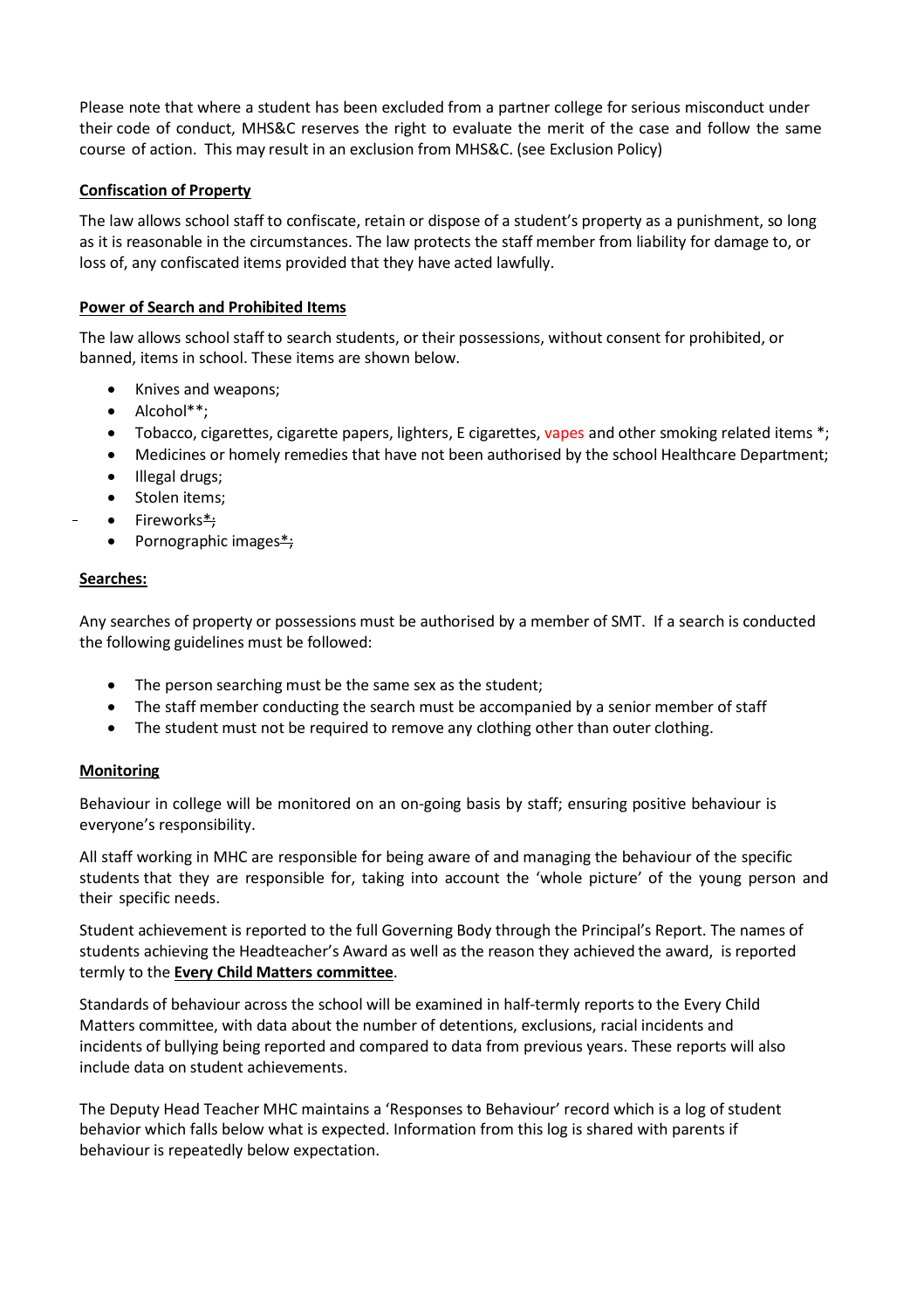#### **Review**

This policy will be formally reviewed annually, by a multidisciplinary team of staff from Moor House, to check that it continues to represent our aims and practices. This team will be led by the Deputy Head Teacher.

- Any article that a member of staff reasonably suspects has been or is likely to be, used to commit *an offence, or cause personal injury / damage to property.*

*\* These items are not usually prohibited for students above the age of 18, however they are considered banned items at Moor House.*

*\*\* Please see the Moor House College Alcohol Charter Appendix 8*

All students will be asked, through the Moor House College Forum, about their views on the standards of behaviour in the school, and their views on this policy, and to suggest amendments or improvements.

We will know the policy is effective if standards of behaviour remain high, and if stakeholders feel confident about the reward systems, behaviour management strategies and consequences available to be handed down for misbehaviour. This is assessed annually as part of a survey which staff and parents complete.

MHC Team Leaders and Tutors will also monitor the success of this within their respective areas throughout the year and provide feedback to SMT if they have concerns about consistency of application.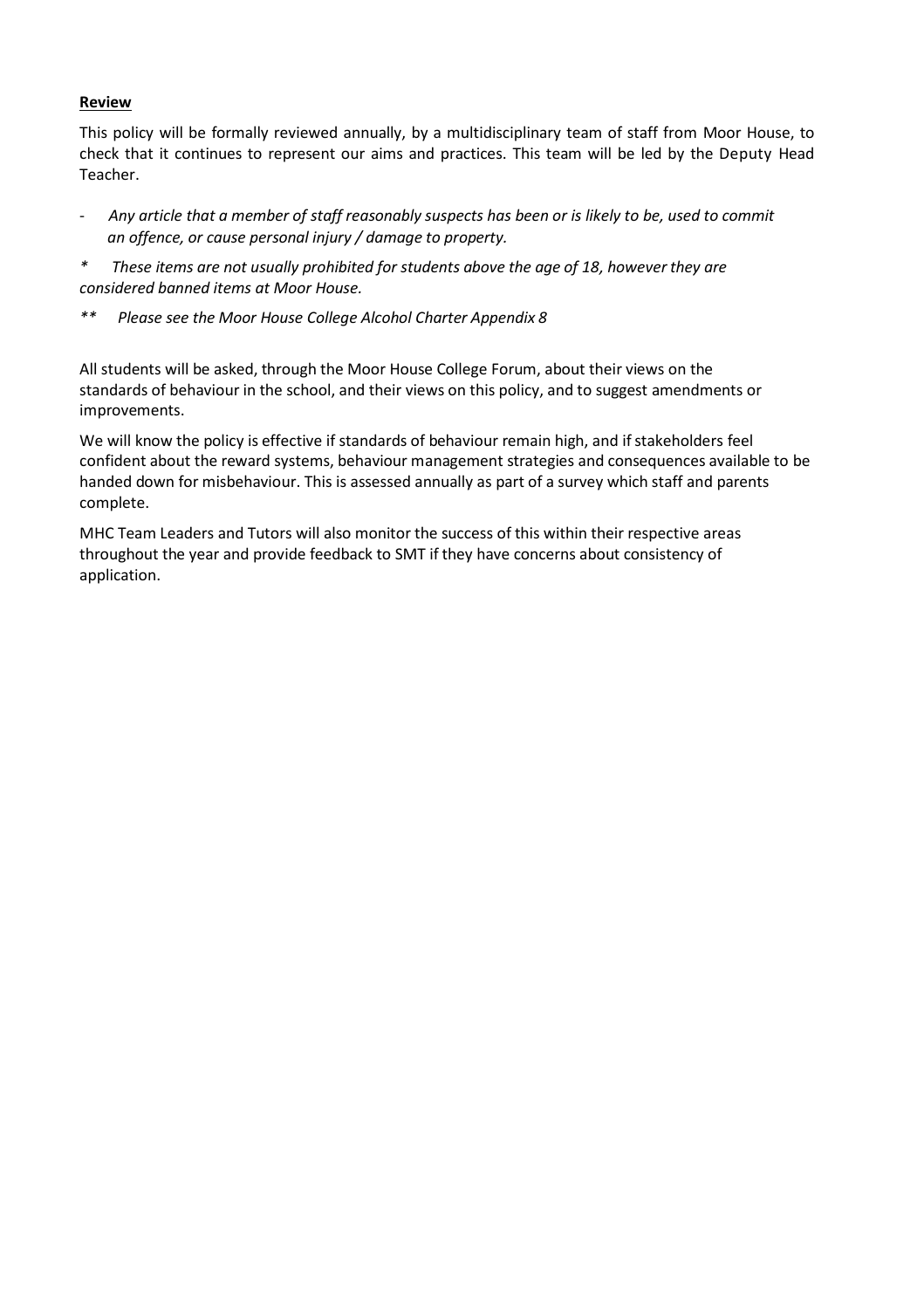This policy links with the following other policies, which should also be read:

- Anti-Bullying Policy
- Safeguarding, including Child Protection Policy (including Peer on Peer abuse).
- Missing Students Policy
- Home/College Agreement
- Staff Code of Conduct
- Exclusion Policy

#### **Sources**

- *Behaviour and Discipline in Schools – Advice for Headteachers and School Staff* Published by the Department for Education, July 2013 [http://www.education.gov.uk/aboutdfe/advice/f0076803/guide-for-heads-and-school](http://www.education.gov.uk/aboutdfe/advice/f0076803/guide-for-heads-and-school-staff-on-behaviour-and-discipline)[staff-](http://www.education.gov.uk/aboutdfe/advice/f0076803/guide-for-heads-and-school-staff-on-behaviour-and-discipline)
- [on-](http://www.education.gov.uk/aboutdfe/advice/f0076803/guide-for-heads-and-school-staff-on-behaviour-and-discipline) [behaviour-and-discipline](http://www.education.gov.uk/aboutdfe/advice/f0076803/guide-for-heads-and-school-staff-on-behaviour-and-discipline)
- *Education and Inspections Act 2006, Section 94*
- *Education Act 1996, Section 550ZA (3)*
- *Searching, Screening and confiscation – Advice for headteachers, school staff and governing bodies, February 2014*

#### **Note:**

In line with the requirements as set out in the Special Educational Needs and Disability Act 2001 (Section 13) reasonable adjustments will be made by the school in the implementation of this policy to ensure that no young person is discriminated against as a result of any disability. These adjustments may include the use of behaviour plans and strategies for individual students and staff training on aspects of behaviour management.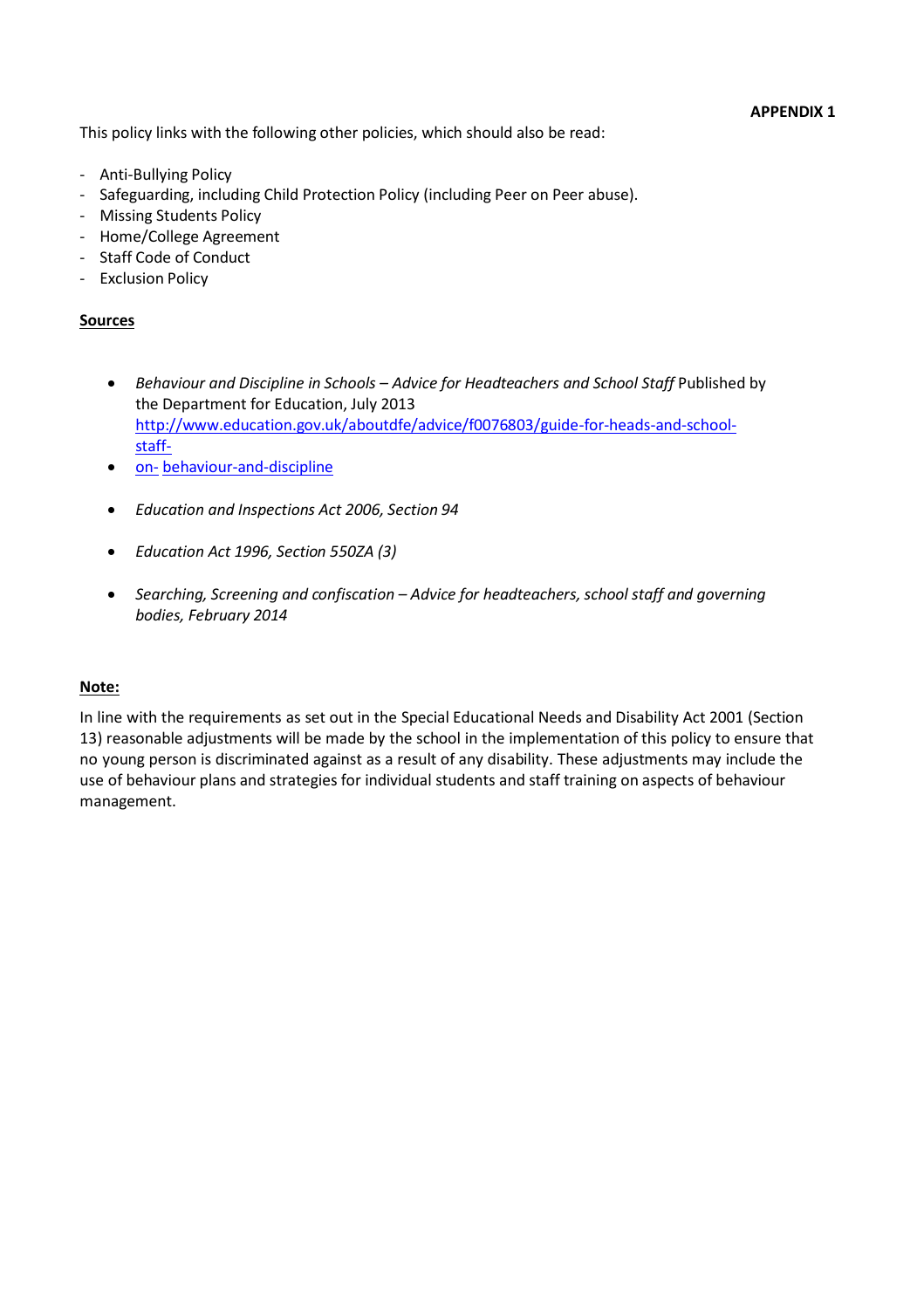#### **Partner College 1 - The Student Code of Conduct**

Partner College 1 is committed to 'Inspiring our learners to realise their full potential and equip themselves with the skills and knowledge needed for a successful working life'.

We work in partnership with students to ensure we provide a positive and supportive learning and social environment. All staff focus on creating that positive environment, enabling students to achieve their goals and progression objectives. The student Code of Conduct sets out what we will provide for you and, in return, explains what our expectations are of you as a student of Partner College 1.

#### **You are entitled to expect:**

- 1. To be treated with respect by all College staff.
- 2. To know that we monitor and ensure equal accessto programmes of learning and training and that all are treated fairly.
- 3. To have the right to study and succeed on a programme of learning that is appropriate for you.
- 4. That you will be kept safe at College and that your health and wellbeing will be supported.
- 5. To be provided with current, accurate and impartial advice about your courses and progression.
- 6. To study on a programme which is managed and taught effectively to enable you to enjoy and succeed in your learning.
- 7. That any support needs you may have are planned and managed in full consultationwith all who may be concerned.
- 8. To have any concerns about your personalsafety e.g. cyber-bullying, dealt with swiftly and efficiently.
- 9. To have the opportunity to widen your experience through a range of planned activities and College facilities.
- 10. Any work experience you participate in to be relevant, risk assessed and planned with the active involvement of the employer.
- 11. That you will be given the opportunity to express your views, and that these views will be heard and acted upon.That if you are under 18 or a vulnerable adult under 24, your parent/carer will receive information about and invited to discuss your progress. They will be encouraged to contact relevant, named staff at College at any time during your course should they have any concerns about your learning or your wellbeing.

#### **In return, we expect the following from you:**

- 1. To attend all lessons, tutorials and supportsessions at the required time.
- 2. To ensure your own safety and accessto facilities by wearing your ID badge at all times and to know that loss or damage to this will result in a requirement to purchase a replacement.
- 3. To inform the College as soon as possible when you are absent and to provide supporting evidence as appropriate.
- 4. That holidaysshould not be booked in term time unless your tutor gives prior permission.
- 5. To work with staff to set SMART targets using your electronic Individual Learning Plan (eILP), and to monitor your progress weekly and to achieve your learning goals.
- 6. To fully participate in your learning at all times and to not disrupt or prevent the learning of others.
- 7. To switch off mobile phones whilst in the learning environment and to understand these may be removed if this directive is ignored or challenged.
- 8. To treat all others with respect and acknowledge their right to be heard.
- 9. Not to use offensive or foul language or behave in such a way that causes offence to others, and to understand that others will actively challenge such behaviour and disciplinary actions may be taken.
- 10. To behave with consideration of others and property whilst in College buildings or on College premises.
- 11. To smoke only in designated smoking areas and not to challenge any requeststo move to these areas.
- 12. To report any incidents of alleged bullying and cyber-bullying promptly.
- 13. To use all ILT facilities and resourcessafely and not to attemptto accessillegal or inappropriate websites.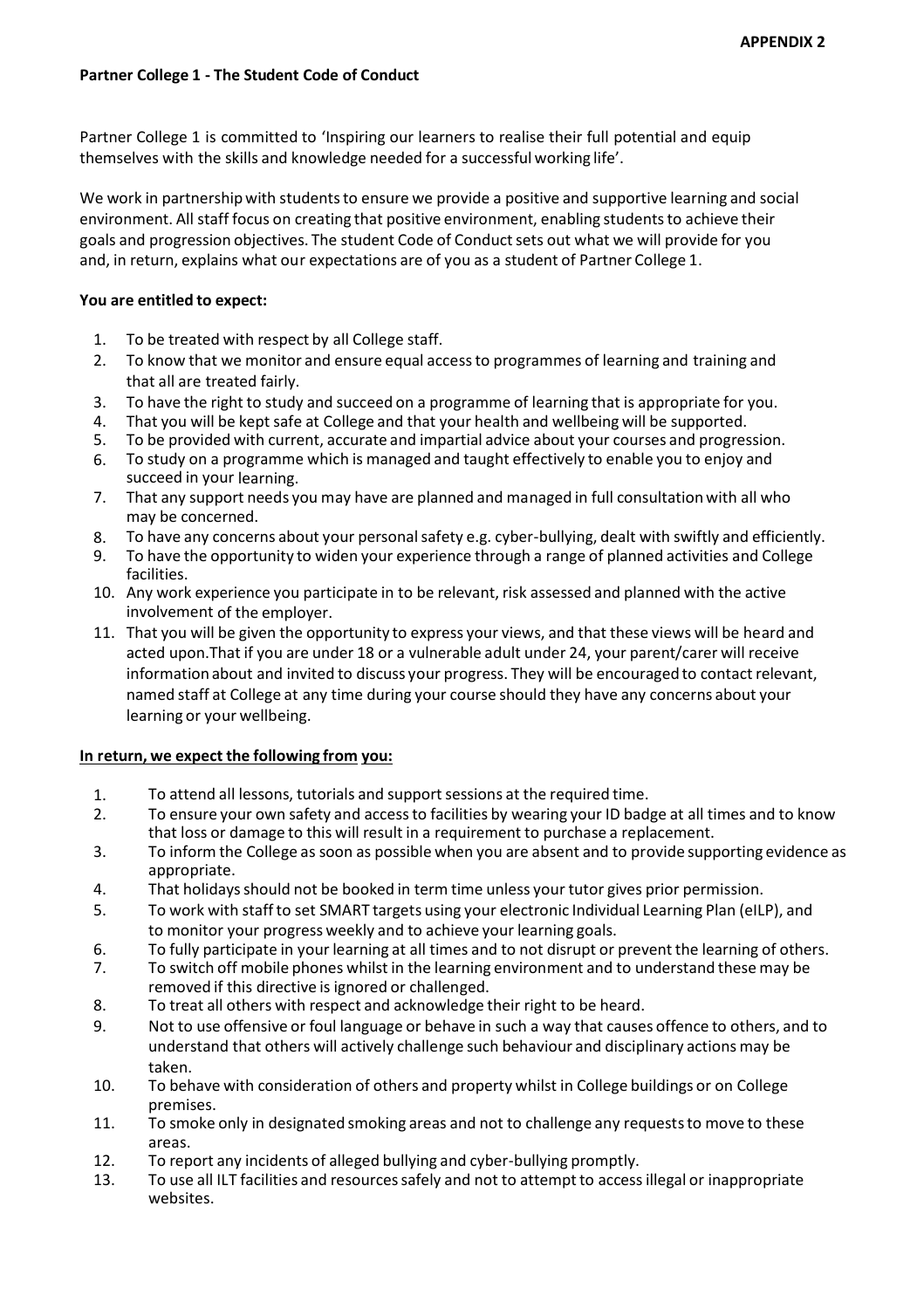- 14. To note that bringing in or consuming drugs and/or alcohol on College premises, unless prior agreement has been obtained for medical reasons, will result in immediate suspension from your course.
- 15. Not to eat or drink within classrooms(with the exception of water) unlessfood is required for medical reasons.
- 16. To be aware of all relevant College policies and to abide by them.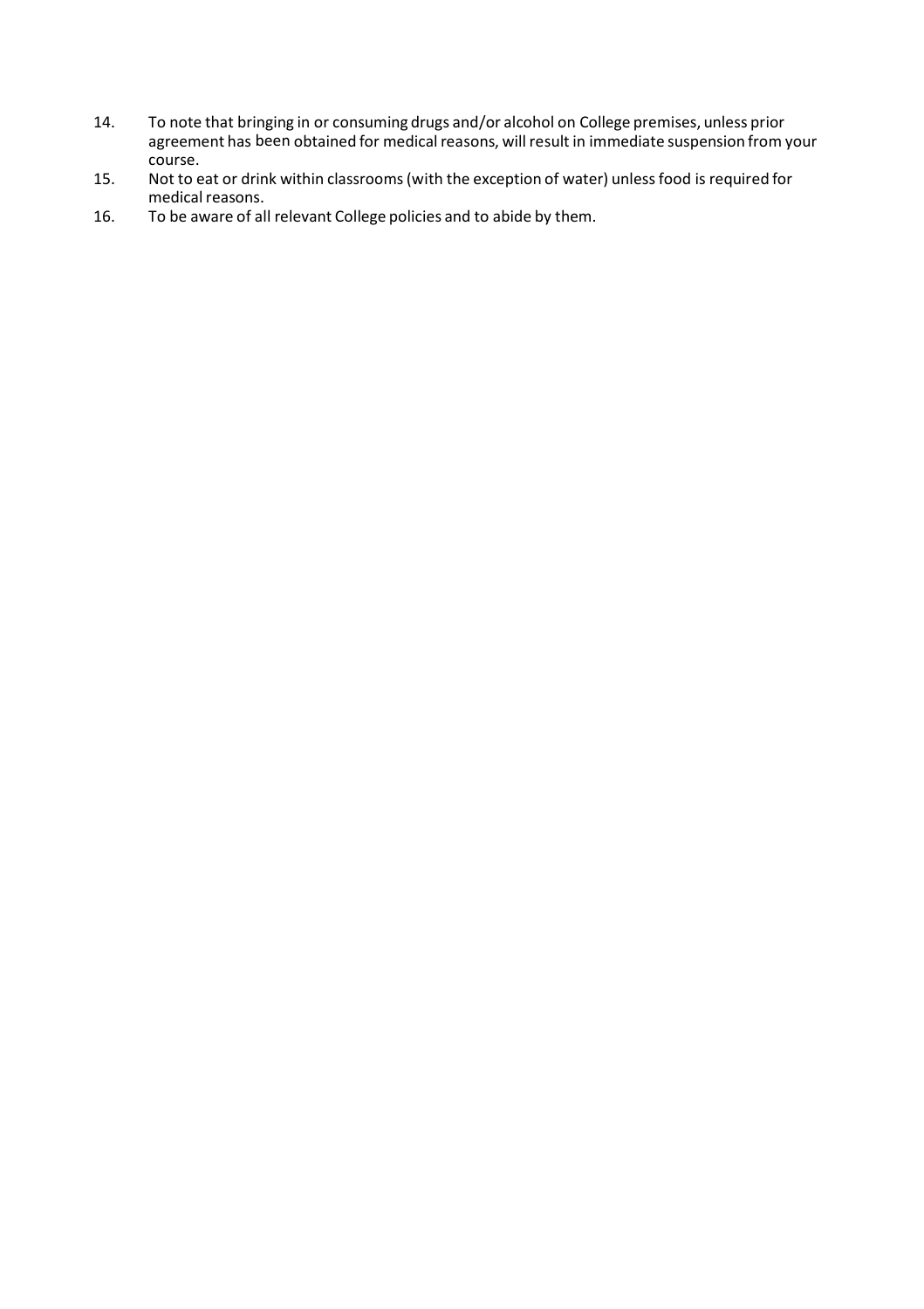#### **Partner College 2 Student Charter:**

# **Please note that this is a summary of the original document sent through from Partner College 2. The full document is available on request.**

The Student Charter outlines our commitment to you and how we can work together to ensure you receive an outstanding experience at **Partner College 2**.

The Student Charter explains what you can expect from us and what we expect from you.

Your views count and we want to ensure that you are satisfied with all aspects of Partner College 2. You can let us know what we are doing well or areas that we could improve on, by taking part in the many different Learner Voice activities and opportunities that occur throughout the year.

#### **What you can expect from us**:

- An efficient Information Advice and Guidance Service.
- Equality of opportunity, free from discrimination and harm.
- A safe environment in which to learn, socialise and live.
- Clear Induction into Partner College 2.
- Student and Course Handbooks.
- High quality teaching and learning.
- Support for Learning.
- Financial guidance and assistance.
- Impartial Careers advice and guidance.
- A personal counselling service.
- Helpful advice on welfare and pastoral support.
- A varied programme of sport, social and recreational activities.
- A Personal Tutor to guide you on your course.
- To review assessment feedback and guidance in line with the NUS charter.
- A professional and respectful student staff relationship.

#### **What we expect from you:**

- To contribute to the value of respect by following the guidelines, rules and regulations set by the College.
- To treat each other, staff, visitors to Partner College 2 and property with respect and free from discrimination.
- To attend all lessons and activities for which you have been timetabled.
- To contribute in a positive and constructive manner to the Learner Voice.
- To always carry and display your Partner College 2 Student ID Card.
- To follow all safeguarding, security and health and safety notices and requests.
- To seek guidance and support from appropriate staff as necessary.
- To report concerns to the appropriate staff as quickly as possible.
- To provide appropriate information, documentation and fees in a timely manner.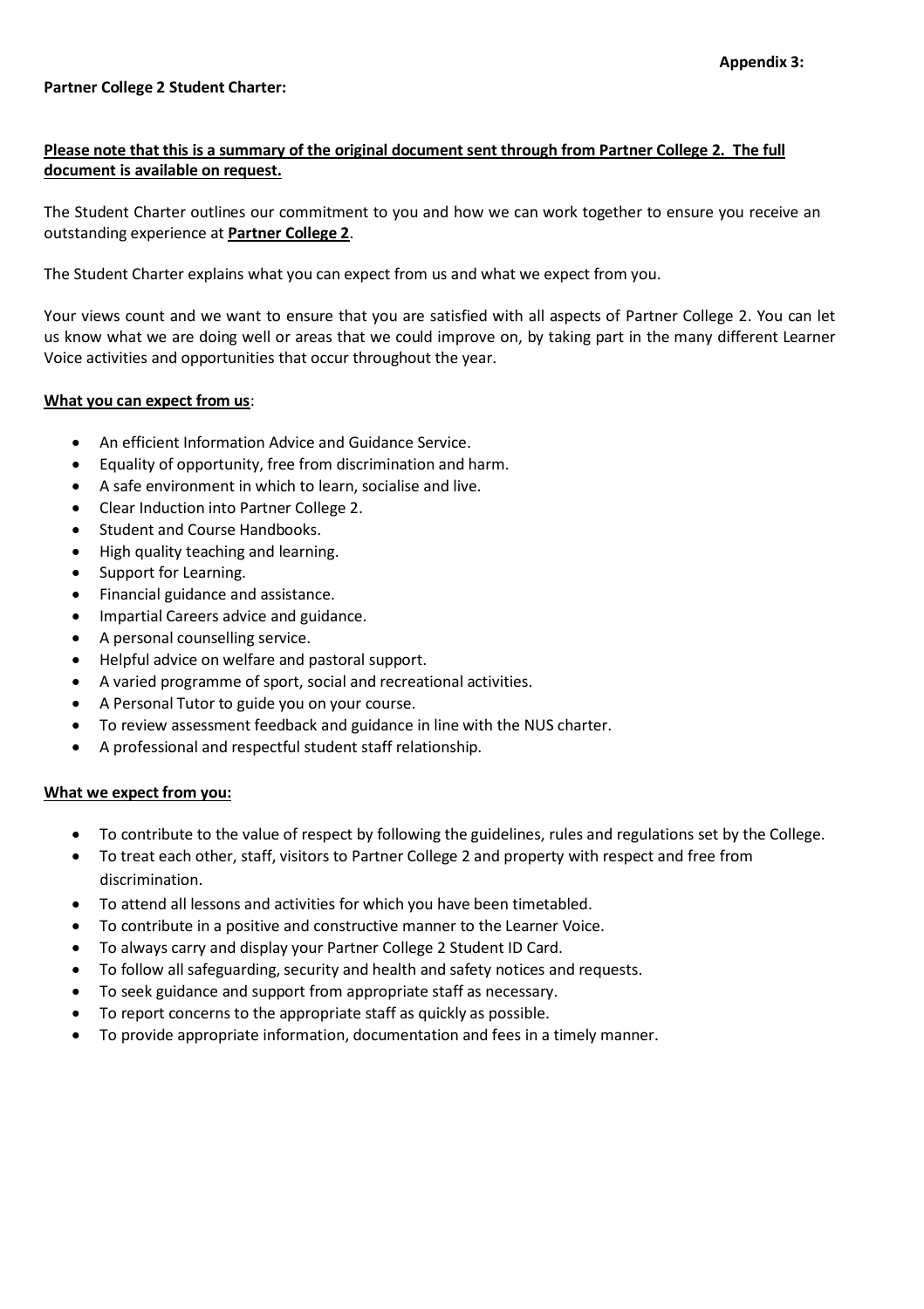| Reward                                                               | <b>Notes</b>                                                                                                                                                                                                                                                               | <b>Recording System</b>                                              |
|----------------------------------------------------------------------|----------------------------------------------------------------------------------------------------------------------------------------------------------------------------------------------------------------------------------------------------------------------------|----------------------------------------------------------------------|
| Immediate verbal<br>feedback and positive<br>body language           | Praise begins with the frequent use of encouraging language,<br>both in class and around the college and partner college sites,<br>so positive behaviour is instantly recognised and<br>acknowledged - publicly or discreetly - depending on the<br>nature of the student. | Not formally recorded.                                               |
| Positive written<br>marked work                                      | feedback on student's Can be tailored to the nature of the student.                                                                                                                                                                                                        | Recorded on the work.                                                |
| Compliments from<br>other students                                   | Members of staff encourage students to reflect on the work<br>of their peers, and provide positive feedback and<br>compliments where appropriate. This will often happen in<br>supported study or SLT sessions.                                                            | Not formally recorded.                                               |
| Display of student<br>achievement on the<br><b>Achievement Board</b> | Determined by the subject teacher or support worker-can<br>reflect achievement at partner college or at MHC.                                                                                                                                                               | Recorded on the<br>Achievement board in<br>MHC Learning Zone.        |
| Record of<br>Achievement                                             | Staff can have a student's effort or achievement recorded in<br>on the Achievement board                                                                                                                                                                                   | Recorded on the<br>Achievement board                                 |
| Headteacher's Award                                                  | An award for the student who has made the most progress in<br>the half term whether that be in academics, attitude or<br>behaviour, based on nominations from staff.                                                                                                       | Recorded in Assembly<br>presentation.                                |
| Peer Mentor<br>Programme                                             | Students in Year 13 who demonstrate positive behaviour may<br>be chosen to work as mentors for the year 12 students, to<br>help them in their first year.                                                                                                                  | Recorded on Peer<br>Mentor board in JLH                              |
| Cups and Shields and<br><b>Honours Board</b>                         | These will be awarded in the final assemblies of the year in<br>the Summer Term.                                                                                                                                                                                           | Recorded in the Cups<br>and Shields log and on<br>the Honours Board. |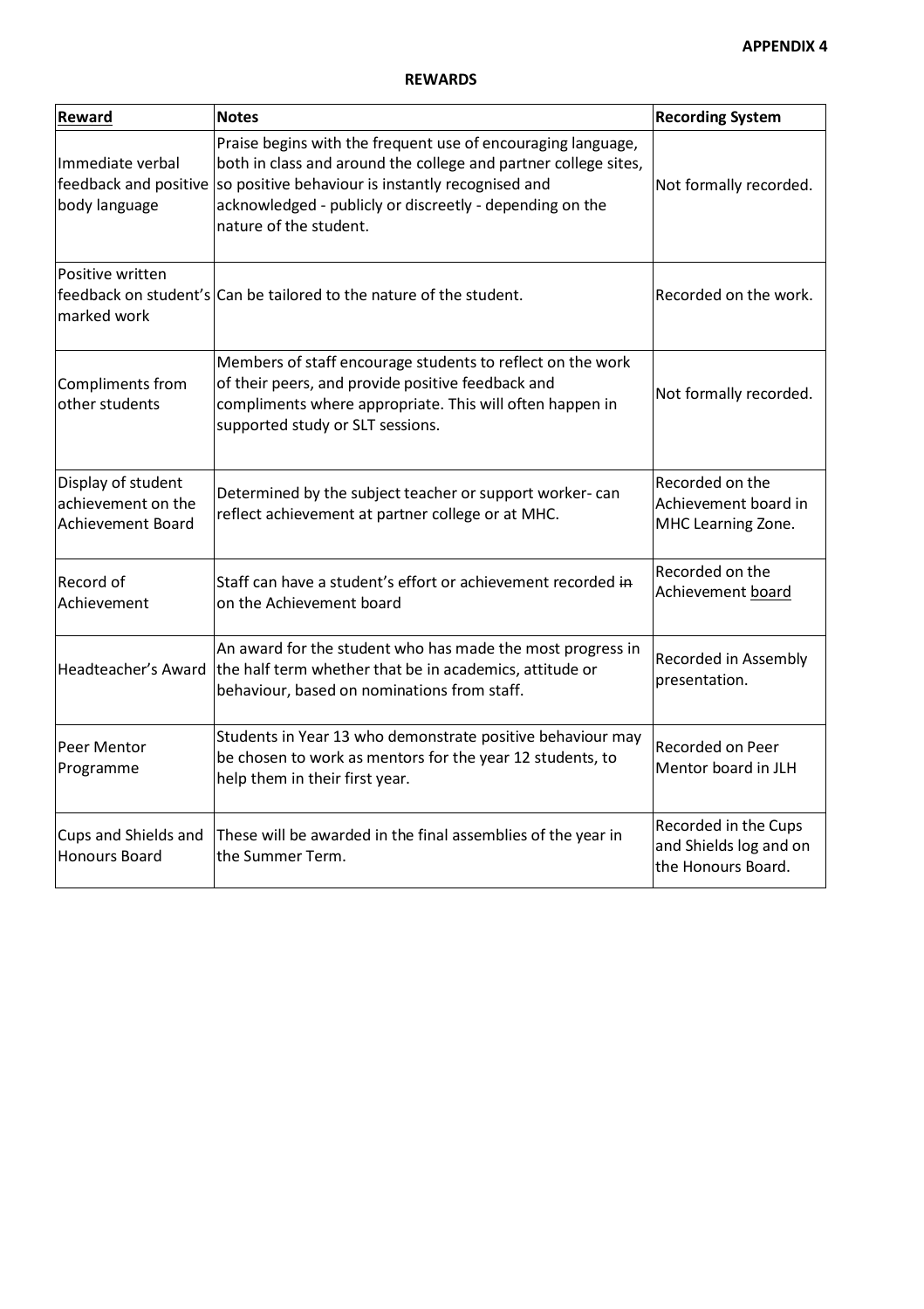# **MHC/ STUDENT/HOME AGREEMENT**

**Post 16 Provision of Moor House School & College isreferred to as Moor House College.** *MOOR HOUSE COLLEGE COPY*

#### **Name of Student:**

#### **Moor House College will:**

- Provide education and therapy, as directed in each student's Statement of special educational needs, regularly to set and review targets for each student.
- Provide, for each student, a programme of speech and language therapy integrated into the curriculum.
- Provide high quality care, including optimum Safeguarding, and all necessary services required in a residential school.
- Give encouragement and support to all students to enable them to achieve their full potential as valued members of the School and college community and to provide them with the skills to function successfully as members of society.
- Encourage students to take care of their surroundings and to show respect, concern and understanding for others, within an ethos of equal opportunities.
- Keep parents informed of each student's progress both at Moor House and at the partner college provision, and assist them in understanding their difficulties and how best to support their learning.
- Keep parents informed of educational and social activities organised by the College.

#### **Each student will:**

- Attend college and be punctual for lessons. Contact the college if they are going to be absent.
- Work hard in all lessons.
- Follow to the MHC code of conduct.

#### **Each parent/guardian/ carer will:**

- Accept and fulfil their role of working in partnership with the College and the partner college provision in assisting their young person to make the most of the many educational and social opportunities made available within the extended curriculum.
- Make sure that the student attends regularly and punctually, informing Moor House College promptly with an explanation of any absence.
- Make sure that the student is properly prepared and equipped for all College activities- both at Moor House and at the partner college provision.
- Support the policies of the College as well as those of the partner college provision, including those relating to coursework, dress code and guidelines for behaviour.
- Inform Moor House College, as soon as possible, of any concerns or problems which may affect the student's
- educational or social functioning.
- Aim to attend all meetings called to assist their young person, particularly the annual review meetings, where targets are jointly reviewed and set
- Encourage their young person to respect, and show concern for others, within an ethos of equal opportunities and Fundamental British Values.
- Aim to achieve a knowledge and understanding of their young person's life at College by sustaining contact with
- College staff and gaining an awareness of their young person's progress.

| Signed: | Student               | Date                     |
|---------|-----------------------|--------------------------|
| Signed: | Parent/Guardian/Carer | Date                     |
| Signed: |                       | Principal / AHT MHC Date |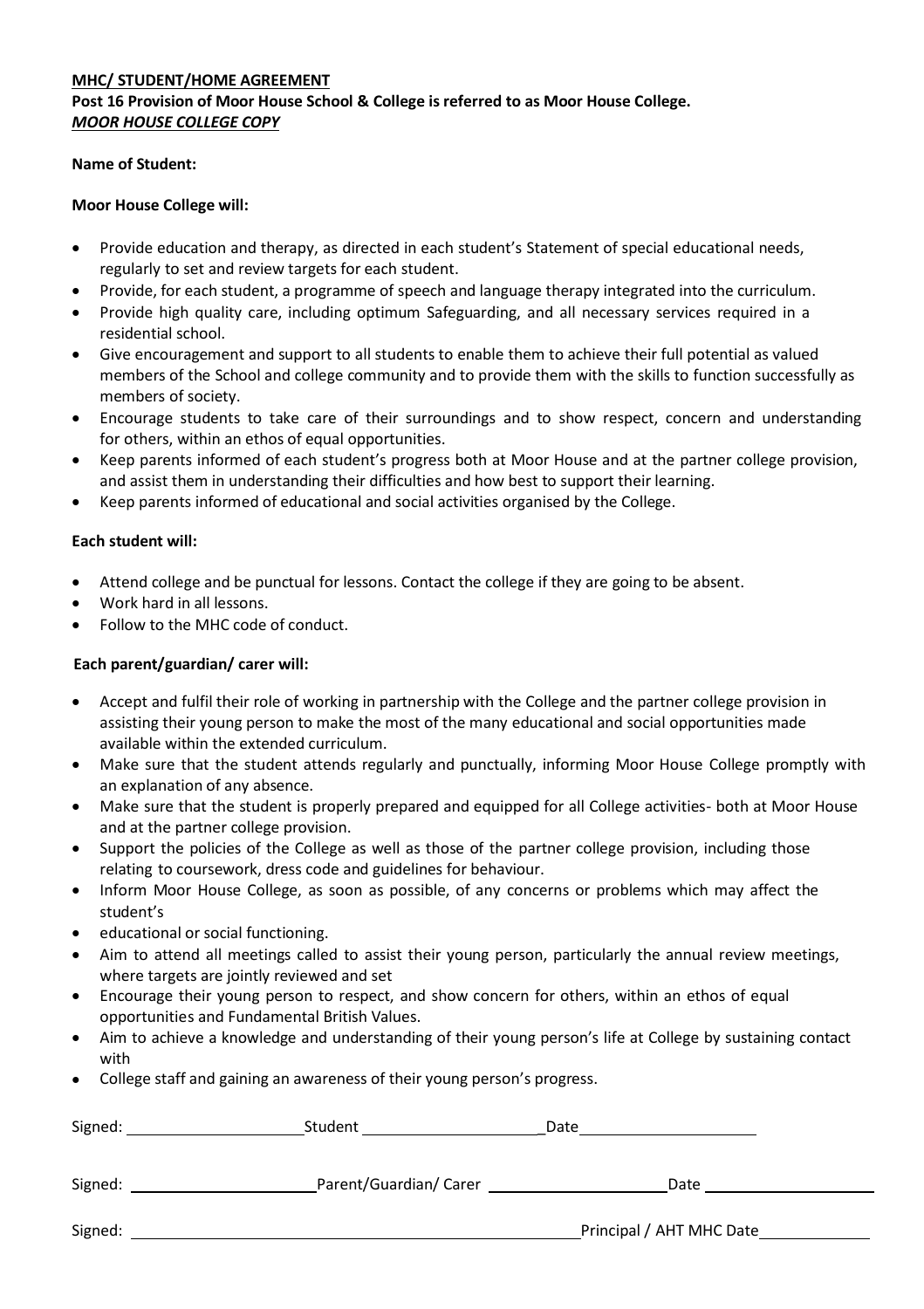#### MHC/ STUDENT/HOME AGREEMENT for students 18+

#### **Name of Student:**

#### **Moor House College will:**

- Provide education and therapy, as directed in each student's Statement of special educational needs, and regularly to set and review targets for each student.
- Provide, for each student, a programme of speech and language therapy integrated into the curriculum.
- Provide high quality care, including optimum Safeguarding, and all necessary services required in a residential school.
- Give encouragement and support to all students to enable them to achieve their full potential as valued members of the School and college community and to provide them with the skills to function successfully as members of society.
- Encourage students to take care of their surroundings and to show respect, concern and understanding for others, within an ethos of equal opportunities.
- Keep parents informed of each student's progress both at Moor House and at the partner college , and assist them in understanding their difficulties and how best to support their learning.
- Keep parents informed of educational and social activities organised by the College.

#### **Each student will:**

- Attend college and be punctual for lessons. Contact the college if they are going to be absent.
- Work hard in all lessons.
- Follow to the MHC code of conduct.
- Adhere to the Alcohol Charter Appendix 8.

#### **Each parent/guardian/ carer will:**

- Accept and fulfil their role of working in partnership with the College and the partner college provision in assisting their young person to make the most of the many educational and social opportunities made available within the extended curriculum.
- Make sure that the student attends regularly and punctually, informing Moor House College promptly with an explanation of any absence.
- Make sure that the student is properly prepared and equipped for all College activities- both at Moor House and at the partner college provision.
- Support the policies of the College as well as those of the partner college provision, including those relating to coursework, dress code and guidelines for behaviour.
- Inform Moor House College, as soon as possible, of any concerns or problems which may affect the student's educational or social functioning.<sup>[2]</sup>
- Aim to attend all meetings called to assist their young person, particularly the annual review meetings, where targets are jointly reviewed and set
- Encourage their young person to respect, and show concern for others, within an ethos of equal opportunities and fundamental British Values.
- Aim to achieve a knowledge and understanding of their young person's life at College by sustaining contact with College staff and gaining an awareness of their young person's progress.
- Agree to collect their son / daughter from MHS&C immediately should staff judge that they have been adversely affected by the intake of alcohol.

| Signed: | Student                | Date                     |  |
|---------|------------------------|--------------------------|--|
| Signed: | Parent/Guardian/ Carer | Date                     |  |
| Signed: |                        | Principal / AHT MHC Date |  |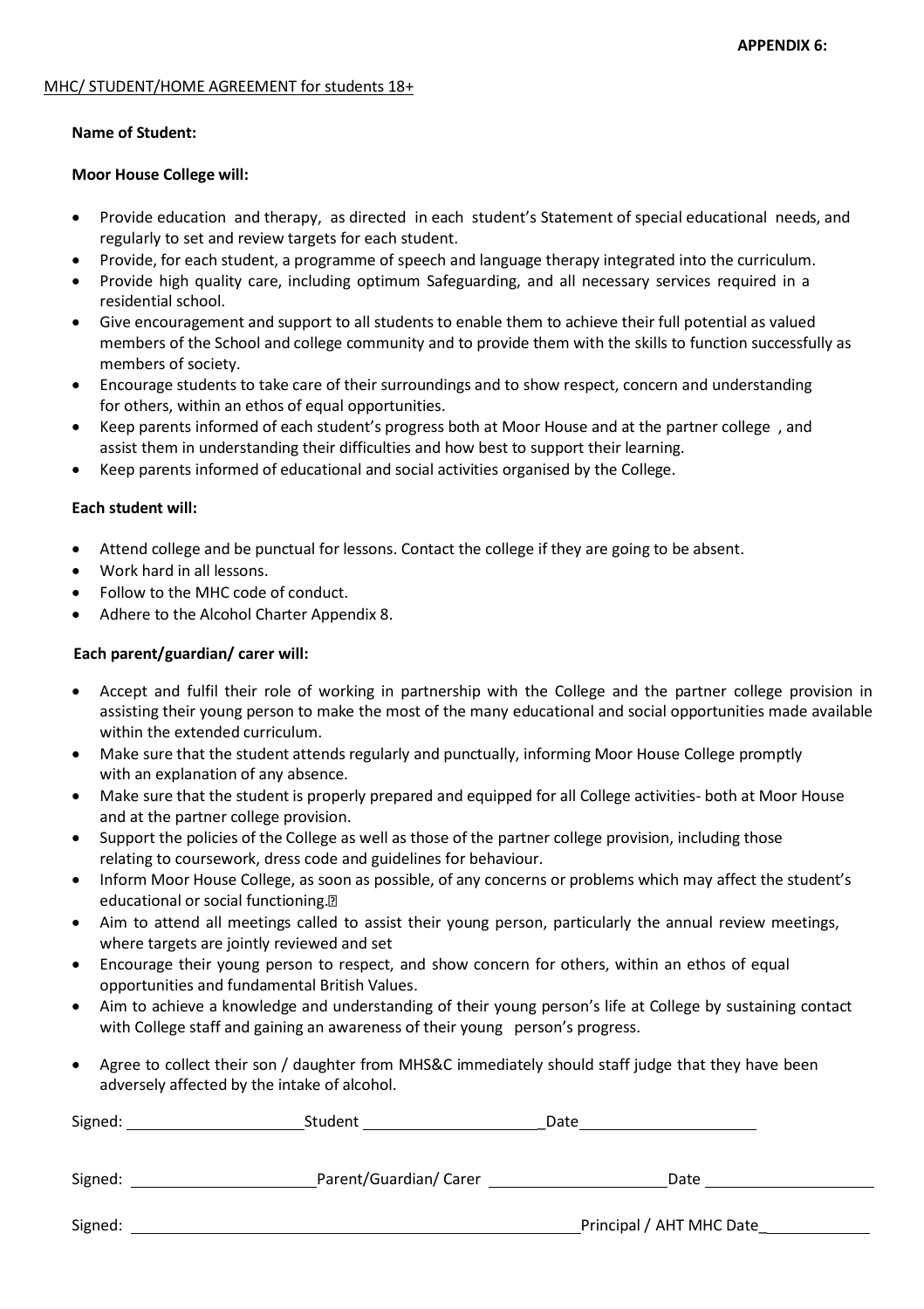| Response/<br>Consequence                                                 | <b>Notes</b>                                                                                                                                                                                                                                                                                                                                   | <b>Recording System</b>                                                                                                                                                                                                                         |
|--------------------------------------------------------------------------|------------------------------------------------------------------------------------------------------------------------------------------------------------------------------------------------------------------------------------------------------------------------------------------------------------------------------------------------|-------------------------------------------------------------------------------------------------------------------------------------------------------------------------------------------------------------------------------------------------|
| Serious eye<br>contact or other<br>non-verbal cues                       | Sometimes simple body language is sufficient to let the<br>student know they are making the wrong behavioural<br>choice.                                                                                                                                                                                                                       | Not formally recorded.                                                                                                                                                                                                                          |
| Verbal<br>reminders or<br>warnings                                       | Verbal reminders or warnings should be delivered<br>neutrally to avoid confrontation or escalating a<br>situation.                                                                                                                                                                                                                             | Not formally recorded.                                                                                                                                                                                                                          |
| Relocation / seclusion                                                   | A student could be asked to work by themselves in a different<br>part of the room, or asked to step outside the classroom and<br>work elsewhere under supervision.                                                                                                                                                                             | Not normally formally recorded.                                                                                                                                                                                                                 |
| Loss of privileges                                                       | Privileges that could be withdrawn.                                                                                                                                                                                                                                                                                                            | Depends upon the nature<br>of the privilege being<br>withheld.                                                                                                                                                                                  |
| Being required<br>to provide a<br>service to the<br>college<br>community | An example of this might be a student being required to<br>perform a litter picking activity, as a consequence for their<br>own littering behaviour.                                                                                                                                                                                           | Not normally formally recorded.                                                                                                                                                                                                                 |
| Community<br>service                                                     | This sanction will be used in cases where the behavior is of<br>such nature that it is agreed the student have to complete<br>community service to give back to the Moor House<br>Community. This could include litter picking on the<br>playground.                                                                                           | Recorded in the Response to<br>Behaviour book                                                                                                                                                                                                   |
| Sent to Senior Staff                                                     | If a staff member feels it appropriate to do so, the student<br>can be sent to a Senior Staff member who will speak to the<br>student about their behaviour.<br>(This should be used sparingly, to avoid undermining the<br>teacher's own authority).                                                                                          | Depends on the nature<br>of the situation.                                                                                                                                                                                                      |
| Notification of<br>Parents                                               | Staff may contact parents by telephone or by email to let<br>them know if a student's behaviour has been particularly Recorded in email / telephone<br>problematic, and to seek their support.                                                                                                                                                 | log.                                                                                                                                                                                                                                            |
| Confiscation of<br>Property                                              | If a student is causing disruption with an item of<br>property a staff member may confiscate this,<br>returning it at a later time or date.                                                                                                                                                                                                    | Depends on the nature of the<br>situation and the item<br>confiscated. Items that<br>are confiscated and will be<br>returned at<br>the end of a day must be<br>recorded in the confiscation<br>log and handed to an DHT/AHT<br>for safekeeping. |
| <b>Individual Behaviour</b><br>Plan                                      | This is not a punitive measure, but rather a system to help<br>the student and the associated members of staff manage<br>the problem behaviour consistently and effectively.                                                                                                                                                                   | Recorded in the student file.                                                                                                                                                                                                                   |
| Physical Intervention                                                    | This should only be done with the minimum force for the<br>shortest time, and always with the best interests of the<br>young person as the paramount consideration.<br>Physical intervention should only be used as a last resort<br>when there are no other ways to keep a situation safe, and<br>in line with the Team Teach training ethos. | Reported immediately to<br>SMT and recorded in the<br>Restraint Book.                                                                                                                                                                           |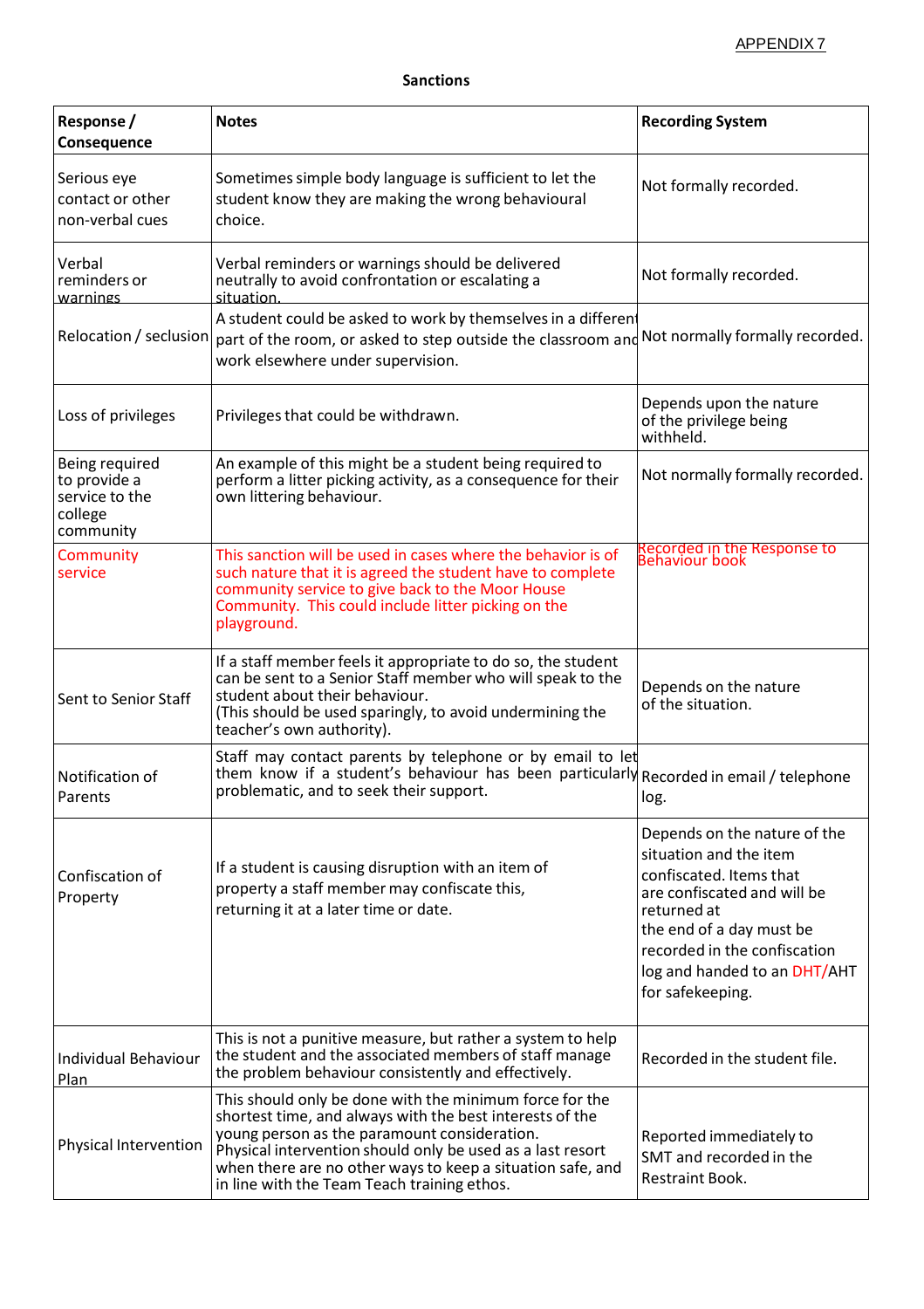| Exclusion:<br>linternal or<br>external, half day<br>or longer | For cases of serious misbehaviour exclusion is a potential<br>consequence. Only the Principal (or in her absence the<br>Chair of Governors) may exclude a student. Please see the<br><b>Exclusions Policy for further information</b> | Recorded in the Exclusions Log. |
|---------------------------------------------------------------|---------------------------------------------------------------------------------------------------------------------------------------------------------------------------------------------------------------------------------------|---------------------------------|
|---------------------------------------------------------------|---------------------------------------------------------------------------------------------------------------------------------------------------------------------------------------------------------------------------------------|---------------------------------|

APPENDIX 7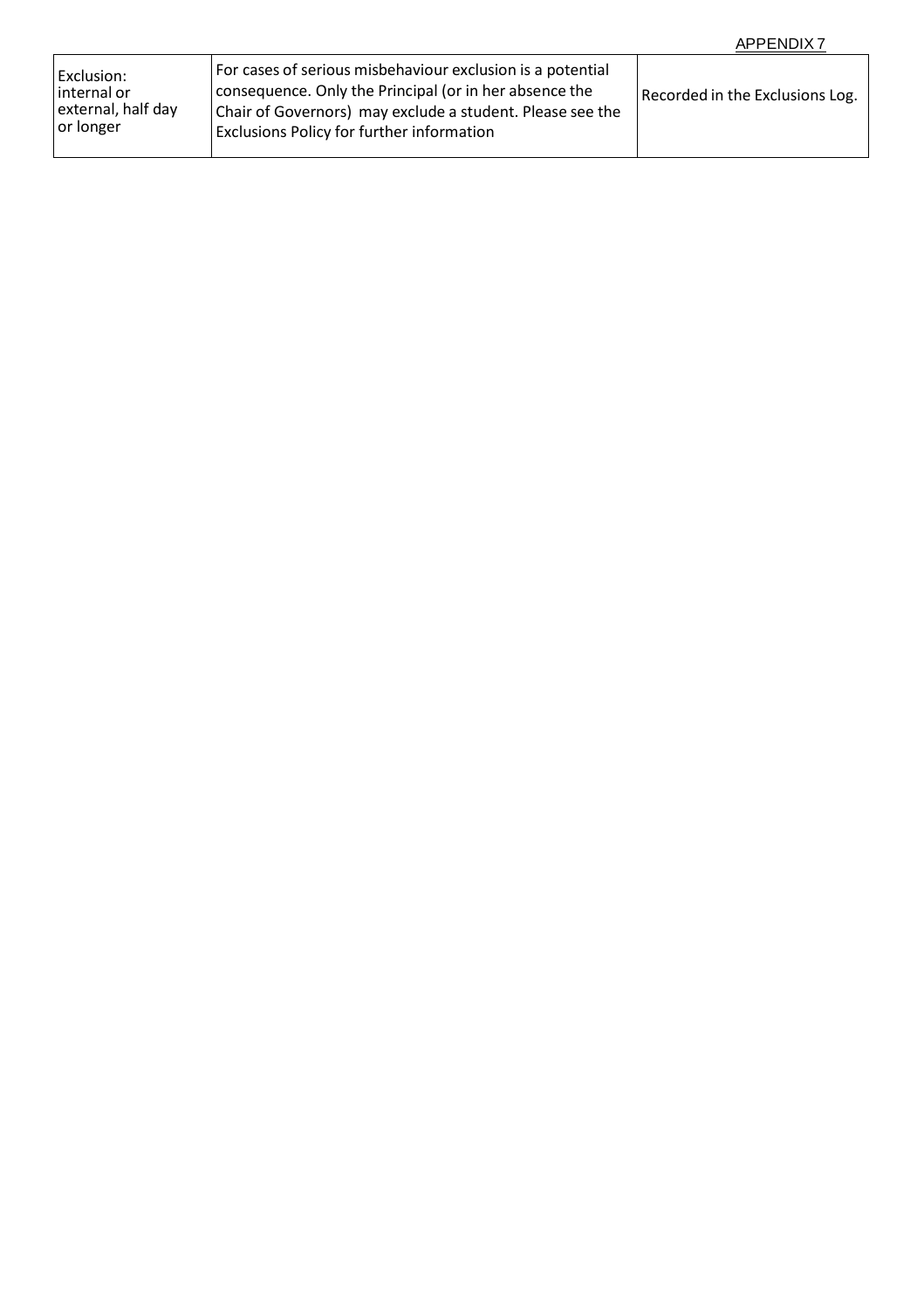#### **APPENDIX8: MHC ALCOHOL CHARTER**

#### **Section A: Rules**

**The following rules apply to all students:**

- No Alcohol is to be consumed/ brought onto the school or college site;
- No alcohol is to be purchased from the shops in the local area;
- No alcohol is to be consumed in the street or other open areas;

#### **Studentsin year 12**

Students in year 12, irrespective of their age, may not consume alcohol when visiting a restaurant or public house even with staff present

#### **Studentsin year 13 or above:**

Students in years 13 and above, who are 18 and over, may only consume alcohol when visiting a restaurant or public house

However the following conditions must be met:

- 1. The parents / carers of the student must have given their explicit consent in writing; this consent will be requested at the start of the academic year, and will be valid for the duration of that academic year (unless parents advise in writing to the contrary). Parents will have the option to consent to either:
	- a. The student may consume alcohol when staff are present; or
	- b. The student may consume alcohol when they are not accompanied by staff.
- 2. This can only occur on one occasion in any week;

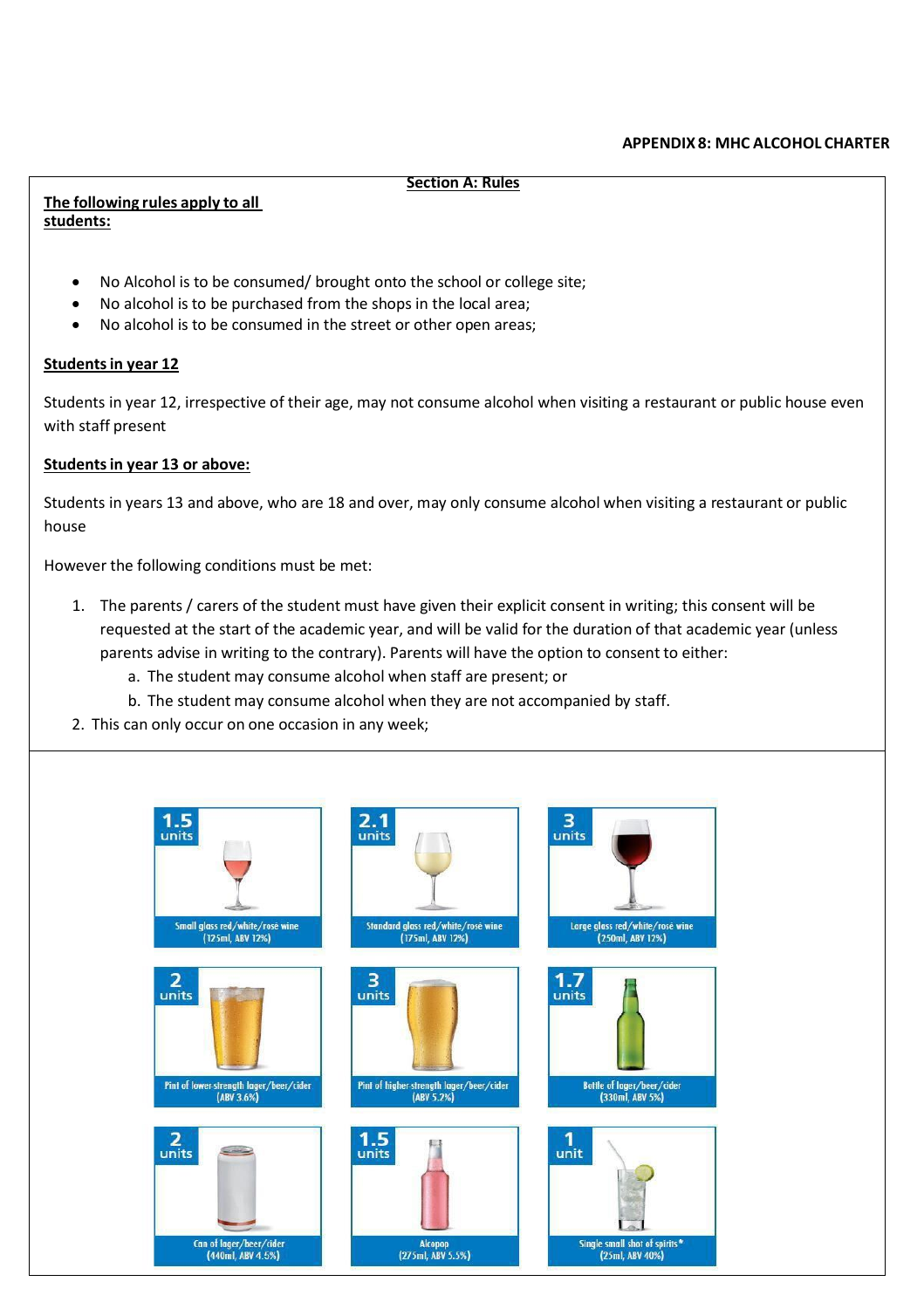

*Spirits = Gin, Rum, Vodka, Whisky, Tequila, Sambuca*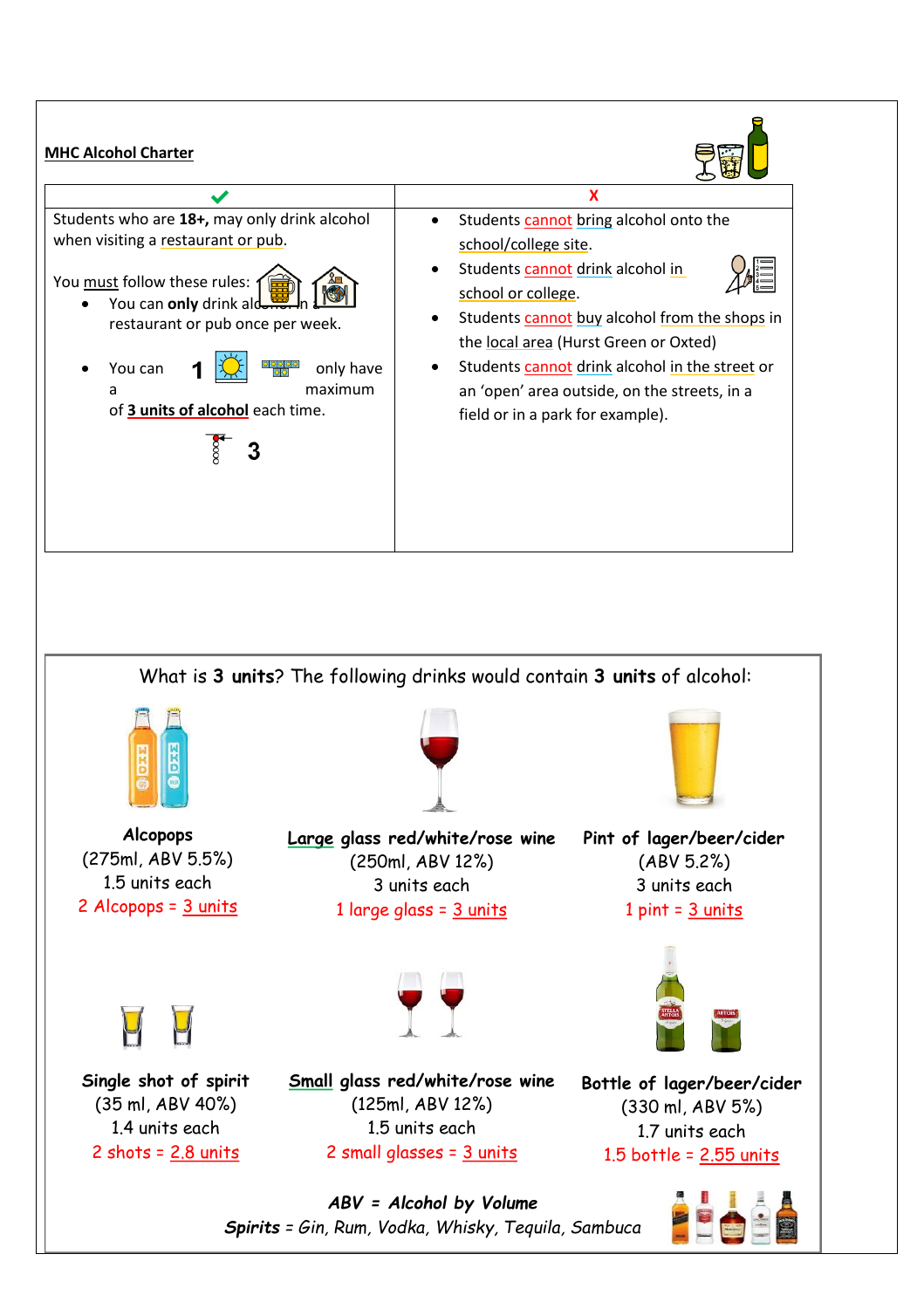## **Behaviour Policy 2022 Covid-19 Addendum**

The principles as set out in the Moor House School & Moor House College Behaviour Policies remain and should continue to be followed. This addendum should not be used as a stand- alone document and should be read in conjunction with the existing policies. It sets out the expectations of Moor House School & College in light of the Covid-19 pandemic and the need for children and young people to behave differently when they return to school and college. It describes the new systems in place and how students will be supported to adhere to them.

This addendum follows the advice and guidelines provided by the DFE.

The COVID 19 Addendum should be read in conjunction with the following Moor House School & College policies:

- Moor House School and Moor House College Behaviour policies;
- Exclusion Policy;
- Anti-bullying policy;
- Staff Code of conduct;
- Moor House College Home College Agreement;
- Safeguarding, including missing students' policy.

It is the expectation that all students and staff returning to Moor House School & College will adhere to the guidance and procedures set out below.

- following any altered routines for arrival or departure, including staggered start and endings to the day;
- following school and college instructions on hygiene, such as handwashing and sanitising
- following instructions on who students and staff can socialise with at school and college
- moving around the school as per specific instructions (for example, one-way systems, out of bounds areas, queuing – as per the marked feet and arrow stickers and the signs indicating social distancing)
- expectations about sneezing, coughing, tissues and disposal ('catch it, bin it, kill it') and where possible avoiding touching their mouth, nose and eyes with hands
- telling an adult if you are experiencing symptoms of coronavirus
- following rules about sharing any equipment or other items including drinking bottles
- follow staff instructions about breaks or play times, including where students may or may not play
- using the toilets designated to their specific group following rules about coughing or spitting at or towards any other person, including any staff and students
- following the rules for students at home about conduct in relation to remote education and tele-therapy;

#### **All students will be supported in the following ways:**

- Throughout the school and college there will be signs/posters/visual prompts to remind students and staff of the new safety measures in place that should be followed.
- All adults will explain new routines sensitively and help students to feel safe and reassured by the rules in place.
- The new routines and expectations will be explained and repeated by the students' teacher every day and throughout the day. This will reassure all students and particularly the most anxious.
- All adults will explain hygiene rules sensitively every day and provide reminders throughout the day.
- Whilst new expectations are established, we will focus on routines, safety and well-being rather than academic challenge.